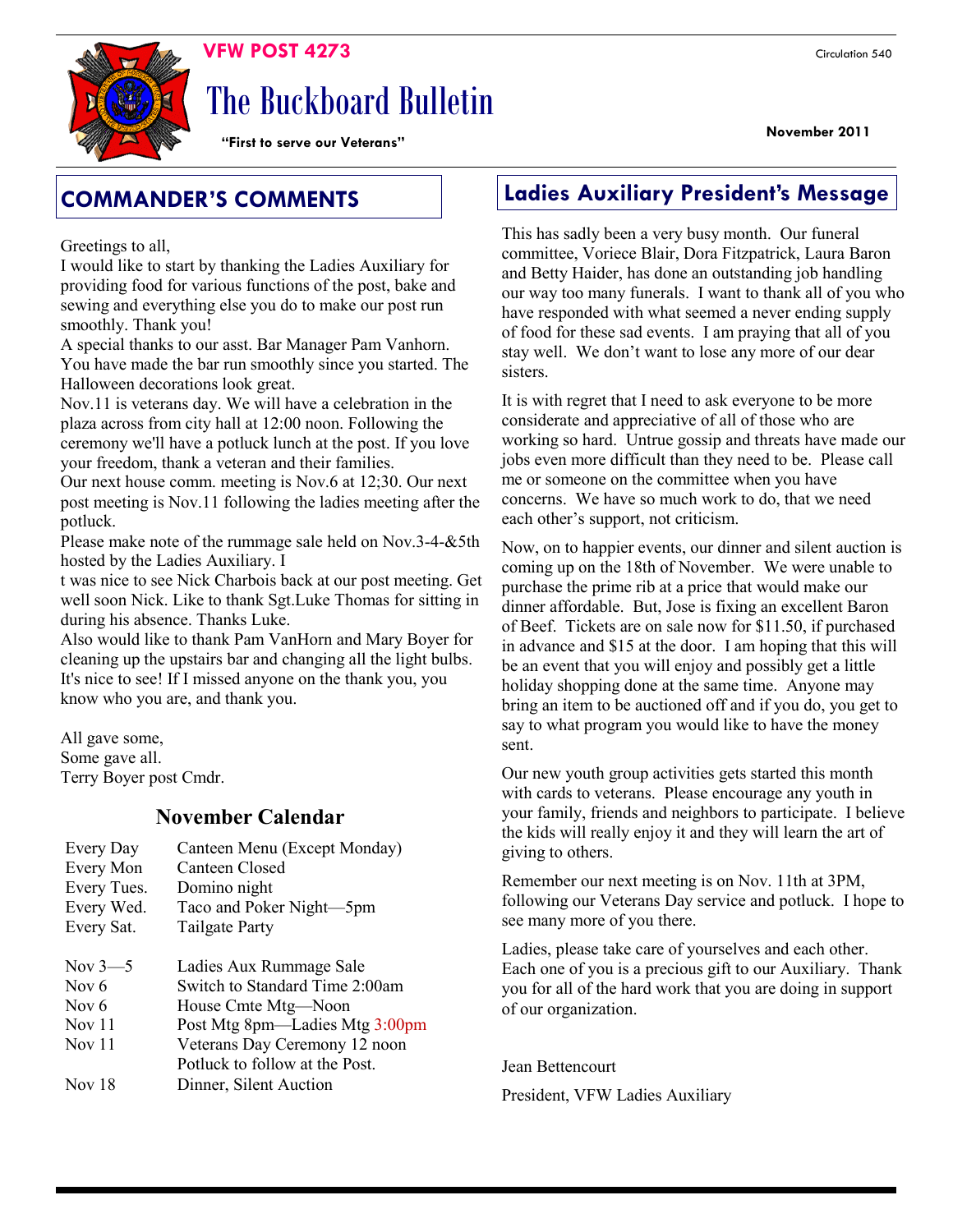### **Quartermasters Corner**

I need some help. I would like one Post member to volunteer to become an Assistant QM. The time commitment would be 4 hours per week. You need to have computer & bookkeeping skills. If you are interested please E-mail me at : [bmiller945@comcast.net.](mailto:bmiller945@comcast.net)

Yours in comradeship,

Bill

#### **2012 AUXILIARY MEMEBERSHIP**

Dues reminder notices were put in the mail to all annual Ladies Auxiliary members on July 7, 2011. Please pay your 2012 dues as soon as possible. Send your \$20.00 annual dues to

Sandy Ladies Auxiliary #4273 PO Box 1262, Sandy, OR 97055

If you are interested in becoming a Life Member please call Jackie Key, Membership Chair at 503 668-8418. Payment plans are available for the first time this year. Help you're Auxiliary attain 100%. Send your dues in now!

#### Newsletter articles are due Nov. 20 for the Dec. Newsletter. Contact your editor at: **[admin@vfw4273.org](mailto:admin@vfw4273.org)**

### **The Post Chaplain**

**Melissa Samels 503 668 4849**

I wish everyone a good Veteran's Day. Thank you for your Service.

God of peace,

we pray for those who have served our nation and have laid down their lives to protect and defend our freedom.

We pray for those who have fought, whose spirits and bodies are scarred by war, whose nights are haunted by memories too painful for the light of day.

We pray for those who serve us now, especially for those in harm's way. Shield them from danger and bring them home.

Turn the hearts and minds of our leaders and our enemies to the work of justice and a harvest of peace.

Spare the poor, Lord, spare the poor!

May the peace you left us, the peace you gave us, be the peace that sustains, the peace that saves us.

Christ Jesus, hear us! Lord Jesus, hear our prayer!

Amen. -Concord Pastor

### **The Auxiliary Chaplain Judy Gascon 503 668 3748**

Kathy Dunn, our former President for many years, lost her father, Thomas C. De Rocher. The funeral was held at our Post on Oct. 3rd. We all appreciate Kathy's service to our Auxiliary.

Jan Johnson passed away after a long year of illnesses and several surgeries. The funeral was held on Sept. 30th at the Sandy Funeral Home, with a reception and short ceremony following at our Post. Jan will be missed. Our sympathy to Leo.

Updates:

Irene Armstrong, a long time member is 93 and still able to live at home. She gets meals- onwheels and uses a walker. Her niece and neighbors look out for her. Irene says hello to everybody.

Florence Abbott is in a fine foster care home according to her daughter-in-law, Kathy and her son Jim.

Penny Edwards is recovering from blackouts and pneumonia. She is still on oxygen, but improving and hopes to make mid-winter. Her son and sister take care of her.

Joanne LeDoux is feeling Ok, but is back in the hospital for tests due to an irregular heart beat. Judy Coon was found passed away by her daughter. Our prayers go out to her family. Although not a member of our Auxiliary, Judy

was a good friend to our Post.

Pauline Allgeier is dealing with hip pain and not able to get out much. Her daughters are taking care of her. Pauline is not ready for visitors yet.

Judy Gascon, Ladies Auxiliary Chaplain

| Post Officers         |                    | <b>Ladies Auxiliary Officers</b> |                  | Men's Auxiliary Officers |               |
|-----------------------|--------------------|----------------------------------|------------------|--------------------------|---------------|
| Commander             | Terry Boyer        | President                        | Jean Bettencourt | President:               | Dan Vaughn    |
| Senior Vice Commander | Merle Stewart      | Sr. Vice President               | Dora Fitzpatrick | Vice President           | Matt Haider   |
| Junior Vice Commander | Glenn Yeager       | Jr. Vice President               | Jennell Mitchell |                          |               |
| Chaplain              | Melissa Samels     | Treasurer                        | Jackie Key       | Secretary                | Gregg Redford |
| <b>Ouartermaster</b>  | <b>Bill Miller</b> | Chaplain                         | Judy Gascon      | Treasurer                | Bob Dun       |
| Judge Advocate        | John Lamb          | Secretary                        | Debra Glenzer    | Sgt At Arms              | Wayne Keller  |
| Adjutant              |                    | Guard                            | Helene Hawkins   |                          |               |
| Surgeon               | Dan Copher         | Conductress                      | Jewel Lamb       |                          |               |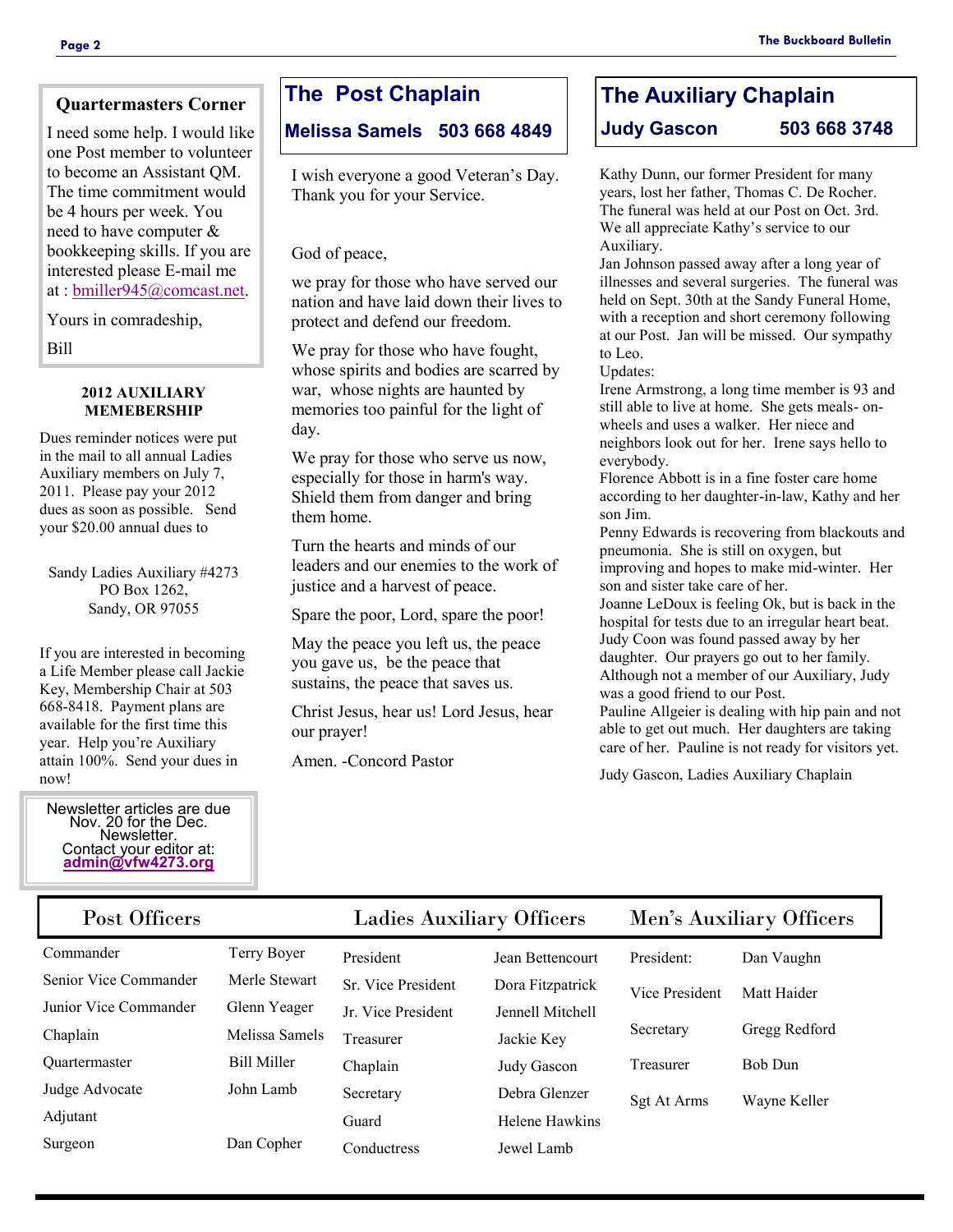### **HONOR YOUR POST MEMBERSHIP**

VFW membership means doing good things for deserving people; particularly veterans, their families, and their communities.

It's our strength as an organization. And, with each individual membership, we only grow stronger. District has just mailed out

Your last yearly dues reminder. So please help keep our membership strong in Post 4273 so we are able to do all that's possible to help our

Fellow veterans, and their families in need of aid in the Sandy community. You understand that you share a unique bond with other veterans of

Overseas Conflicts and those who wear this Country's uniform. Regardless of what conflict you've served in, join with others who feel the same.

Keep your membership.

YOU'VE EARNED IT.

### **Buddy Poppy**

The sign-up sheets are up at the canteen with the days and time for distributing Buddy Poppies. We will only be at the Bi-Mart stores in Damascus and Sandy on Tuesday the  $8<sup>th</sup>$  of Nov. and the Fred Meyer store in Sandy on Saturday the  $12<sup>th</sup>$  and Sunday the 13th of November. Please stop by and sign up for a day. The funds raised will help aid our local veterans in need. Thanks to all.



#### **Cancer Aid & Research**

On Friday November 18th our good friend Jose is cooking his famous Baron of Beef, you don't want to miss out on this dinner. Tickets purchased in advance are \$11.50 . Dinner tickets purchased at the door are \$15.00. Seating is limited, so purchasing tickets in advance will guarantee that you will have a dinner reserved for you at the lowest price. We will also be having a Silent Auction that will benefit the Ladies Auxiliary and Post programs.

November is Lung Cancer Awareness Month:

Some lung cancer symptoms:

- \* A cough that doesn't go away and gets worse over time.
- \* Constant chest pain.
- \* Coughing up blood.
- \* Shortness of breath, wheezing or hoarseness.
- \* Repeated problems with pneumonia or bronchitis.
- \* Swelling of the neck and face.
- \* Loss of appetite or weight loss.
- \* Fatigue.

If you are experiencing any of these symptoms be sure to see your doctor.

Have A Wonderful Thanksgiving,

Voriece, Cancer Chairman



### Auxiliary Sisters,

You have answered the "call" again, again and again. You came through like true troopers, and I know the families who have lost loved ones really appreciate all your efforts. I am so proud of you all.

Thank you, Laura J. Baron